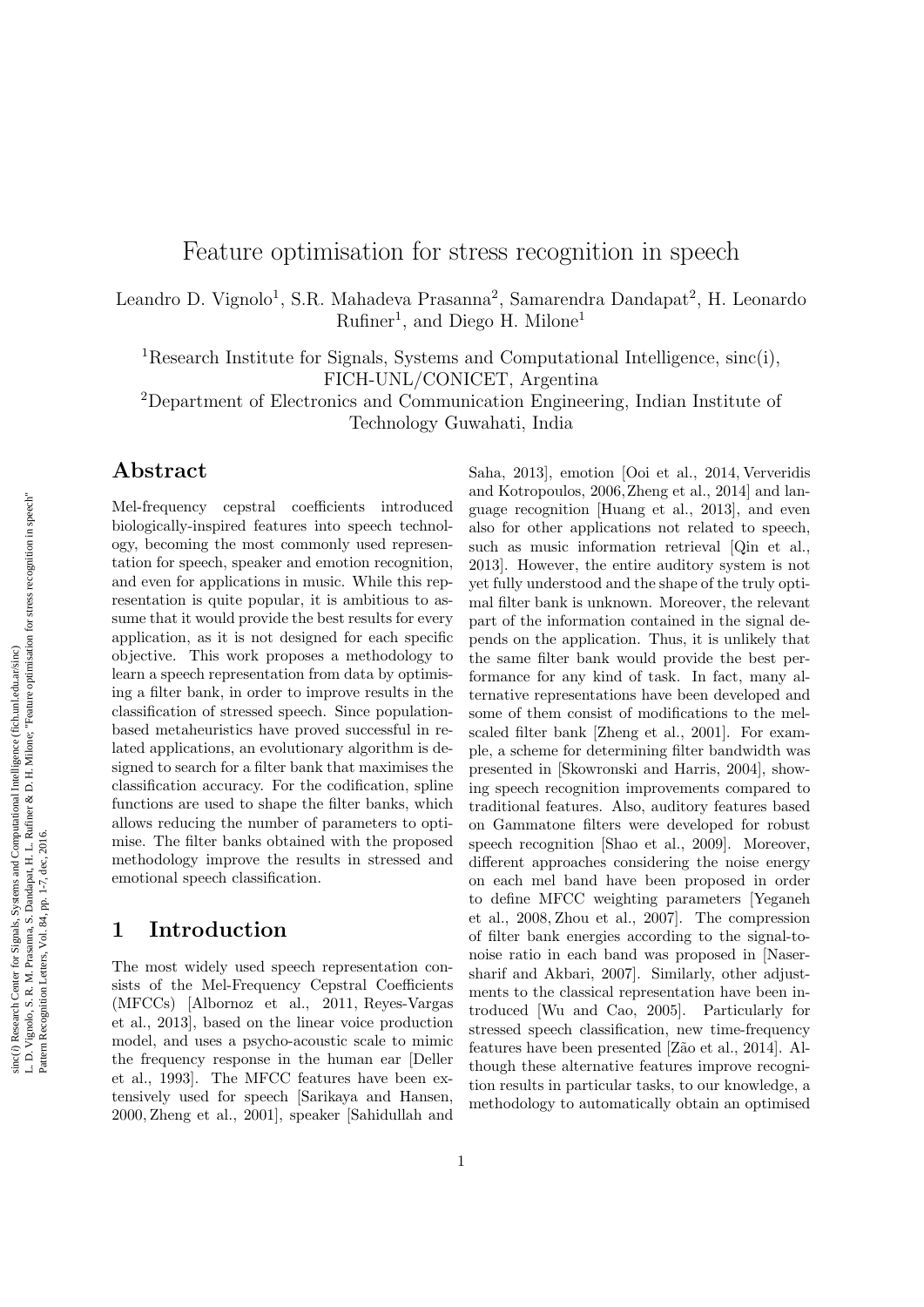filter bank for speech emotion classification has not been proposed.

Another common strategy that has been exploited for speech recognition is based on the optimisation of the feature extraction process in order to maximise the discrimination capability for a given corpus [Bǒril, H. and Fousek, P. and Pollák, P., 2006]. In this sense, the use of deep neural networks for learning filter banks was presented in [Sainath et al., 2013], while other works introduced the use of linear discriminant analysis [Burget and Heřmanský, 2001, Zamani et al., 2011]. Genetic algorithms have also been applied for the design of wavelet-based representations [Vignolo et al., 2013a]. Similarly, evolutionary strategies have been proposed for feature selection in other tasks [Vignolo et al., 2013b]. Moreover, different approaches for the optimisation of speech features were based on evolutionary algorithms [Vignolo et al., 2011a, Vignolo et al., 2011b]. Also, an evolutionary approach for the generation of novel features has been proposed [Schuller et al., 2006]. For stressed speech classification, genetic algorithms are also among the most successful feature selection techniques [Casale et al., 2007]. Nevertheless, there have not been attempts to optimise filter banks for the specific tasks of emotion or stress classification.

Evolutionary algorithms have proved to be effective in many complex optimisation problems [Lin et al., 2015]. Then, in order to tackle this challenging optimisation problem, we propose the use of an evolutionary algorithm for learning a filter bank from speech data. This work, based on the approach for the optimisation of filter banks, addresses the classification of different emotions and stress types in speech. The approach makes use of an evolutionary algorithm in order to optimise the filter bank involved in the extraction of cepstral features, with spline interpolation for parameter encoding. Our method attempts to provide an alternative speech representation to improve the classical MFCC on stress and emotion classification. A classifier is used to evaluate the evolved individuals, so that the accuracy is assigned as fitness. In contrast to previous work [Vignolo et al., 2011b], in which the temporal dynamics of each class was modelled, for this task we introduced a static classification approach based on a single feature vector per utterance.

The remainder of this paper is organised as fol-

lows. In Section 2, a short overview of evolutionary algorithms is given, and also the feature extraction process for the MFCC is explained. Then, the proposal of this work is presented in Section 3 and the results obtained are discussed in Section 4. Finally, conclusions and proposals for future work are given in Section 5.

# 2 Background

#### 2.1 Evolutionary algorithms

Evolutionary Algorithms (EAs) are heuristic methods inspired by the process of biological evolution, which are useful for a wide range of optimisation problems [Andrews and McNicholas, 2013,Paul and Das, 2015, Sanchez-Diaz et al., 2014]. The evolution is typically performed by means of natural operations like selection, mutation, crossover and replacement [Bäck et al., 1997]. The selection operator assigns a reproduction probability to each individual in the population, favouring those with high fitness, in order to simulate natural selection. Mutation introduces random changes into chromosomes to maintain diversity within the population, while crossover combines information from parent individuals to create the offspring. Finally, the replacement strategy determines how many individuals in the current population are replaced by the offspring. This means that every population is replaced to improve fitness average and the loop is repeated to meet a stop criterion, after which the best individual provides an appropriate solution to the problem [Engelbrecht, 2007]. Solutions are represented by individuals and their information is coded by means of chromosomes, while their fitness is determined by a problem-specific objective function.

#### 2.2 Mel-frequency cepstral coefficients

MFCCs are based on the linear speech production model, which assumes that the magnitude spectrum of a speech signal  $S(f)$  can be formulated as the product of the excitation spectrum  $X(f)$  and the frequency response of the vocal tract  $H(f)$ . That is  $S(f) = X(f)H(f)$ . Inspired on the human auditory system, the power spectrum is integrated into bands, according to the mel perceptual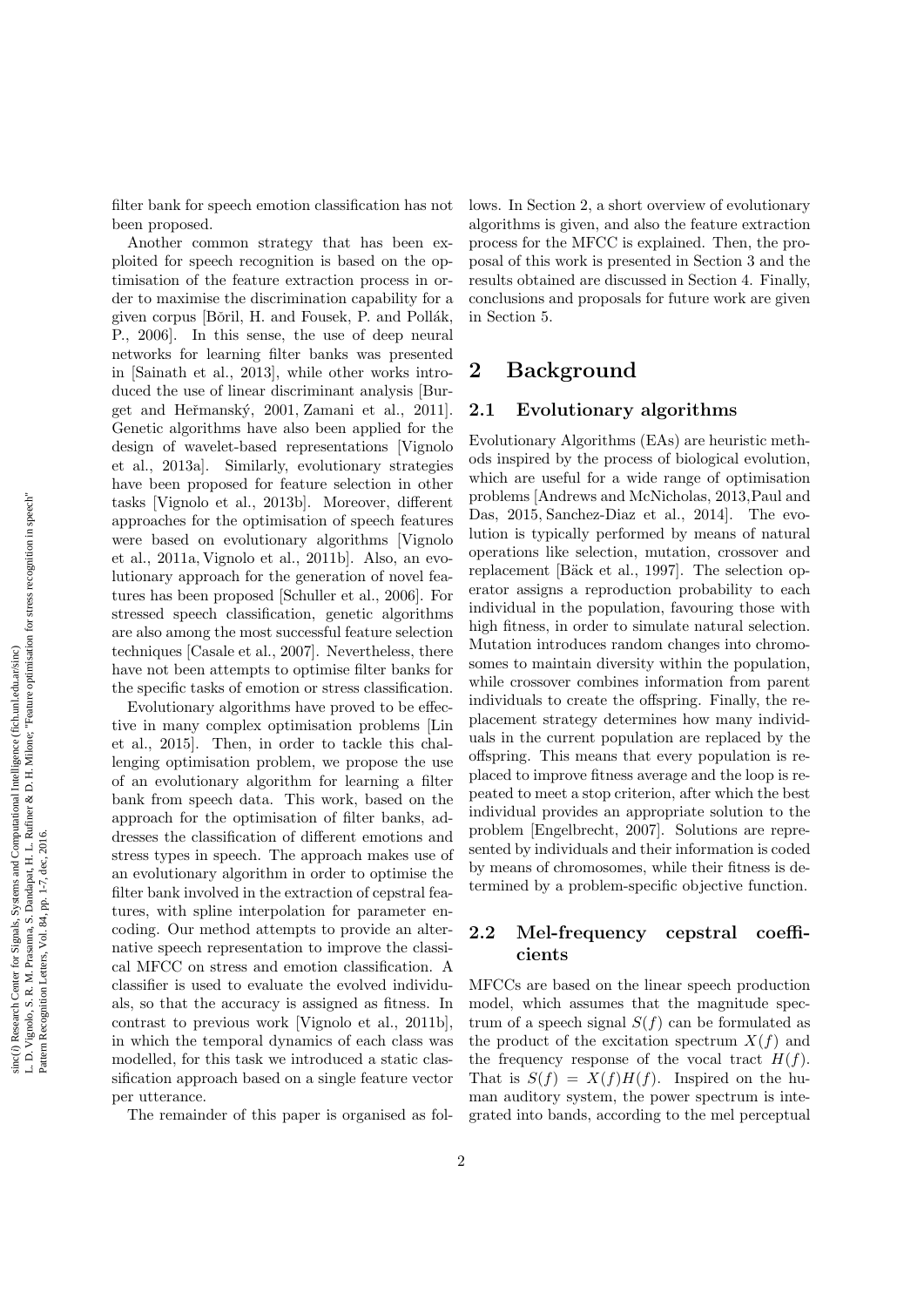

Figure 1: Mean log spectrums (top) and first difference of mean log spectrums (bottom) for each of the five classes in a Hindi stressed speech corpus.

scale [Deller et al., 1993]. Given M filters,  $G_m(f)$ , the energy outputs are computed by:

$$
C(m) = \sum_{f} |S(f)|^2 G_m(f). \tag{1}
$$

The logarithm is taken on the filter outputs,  $C(m)$ , and the MFCCs are computed by applying the Discrete Cosine Transform (DCT) [Deller et al., 1993].

Even though these features are biologically inspired, their classification performance has been improved by other representations in different tasks. For example, a modification of MFCC that uses the known relationship between centre frequency and critical bandwidth was shown to increase noise robustness over traditional features in [Skowronski and Harris, 2004]. Also, [Yeganeh et al., 2008] proposed performing Wiener filtering to mel sub-bands and estimating weights based on sub-band SNR-to-entropy ratio. Results showed that the method allows improving speech recognition performance in noisy environments. Furthermore, several experiments that compare the performance using different number of filters, filter shapes, filter spacing and spectrum warping were carried out [Zheng et al., 2001]. In addition, the compression of filter bank energies according to the presence of noise in each mel sub-band was proposed so as to provide increased robustness in speech recognition and speaker identification [Zhou et al., 2007].

In order to analyse the appropriateness of the mel filter bank for classification of stressed speech, we computed the mean of the log spectrum (MLS) along the frames (30 ms long) of the training utterances in each class. As it can be observed on top of Figure 1, for a five-class corpus in Hindi language, the most discriminative information is found below 1 kHz, as the plots corresponding to different classes show different peaks within this band. Also, the first difference of each of the mean log spectrums was computed and is shown at the bottom of Figure 1. These plots present peaks at high-frequency bands (from 3 to 4 kHz), showing different relative energy and shape, which could be useful for classification. This suggests that the mel filter bank is not entirely appropriate for this task. Figure 2 shows the result of the same analysis performed on the FAU Aibo Emotion Corpus, which comprises recordings of German spontaneous speech [Batliner et al., 2008,Steidl, 2009]. As in the previous case, the most discriminative information seems to be found on lower frequency bands. However, for this corpus, the peaks are more prominent and the five emotions present noticeable different behaviour up to 2 kHz. Then, we can expect the optimum filter bank to be different for each corpus.

# 3 Evolutionary filter bank optimisation

Several parameters could be taken into account in the search for an optimal filter bank, such as the number of filters, filter shape and filter gain. However, as the number of parameters is increased, the problem becomes extremely complex, so there is a tradeoff between optimisation complexity and flexibility. In previous works, three parameters were considered for each triangular filter in the filter bank; these correspond to the frequency values where: the triangle begins, reaches its maximum and ends. The results suggested that this formula-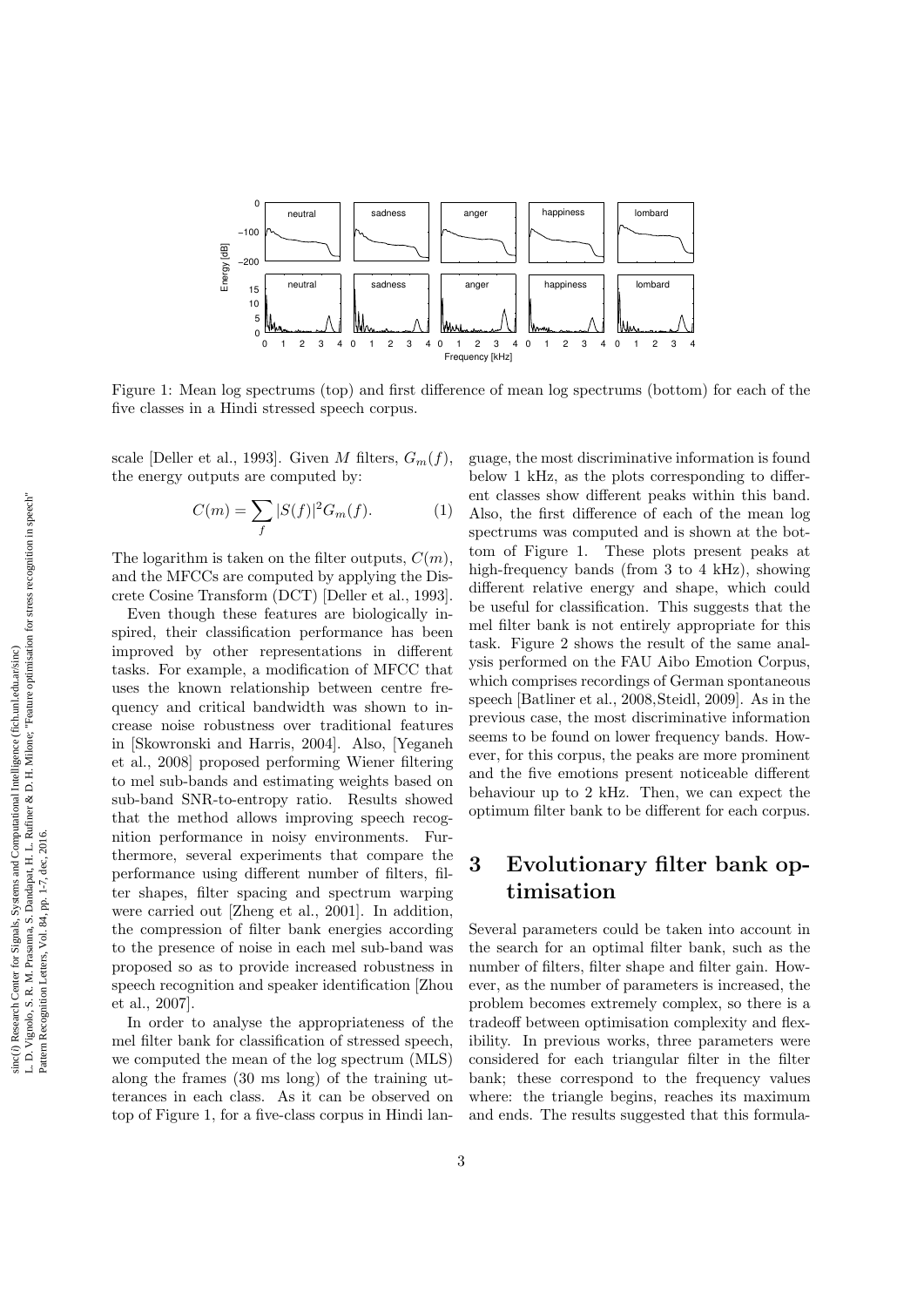

Figure 2: Mean log spectrums (top) and first difference of mean log spectrums (bottom) for each of the five classes in the FAU Aibo emotion corpus.

tion produced an ill-conditioned problem [Vignolo et al., 2011a]. This approach, referred to as Evolutionary Spline Cepstral Coefficients (ESCCs), uses splines to shape the filter banks. In this way, the chromosomes hold the spline parameters instead of the filter bank parameters, so that the chromosome size and the search space are reduced. Splines are chosen because they allow limiting the start and end points of the functions' domain easily, which is useful to generate filter banks that cover the frequency range of interest.

We defined a spline mapping  $y = c(x)$ , with  $y \in [0, 1]$ , and x taking  $n_f$  equidistant values in  $(0, 1)$ . Then, for a filter bank with  $n_f$  filters,  $x_i$ was assigned to filter i, with  $i = 1, ..., n<sub>f</sub>$ . For a given chromosome, all  $y_i$  values corresponding to  $x_i$  were obtained by cubic spline interpolation. We used two different splines. The first one was used to determine the frequency values corresponding to the maximum of each triangular filter, from 0 Hz to half the sampling frequency  $(f_s)$ . The edge points of each filter were fixed to the frequencies where its adjacent filters were maximum, thereby determining filter overlapping as well. The second spline was used to set the amplitude of each filter.

#### 3.1 Optimisation of filter frequency locations

Here we used a monotonically increasing spline, constrained to  $c(0) = 0$  and  $c(1) = 1$ . We set four parameters to define the spline I:  $y_1^I$  and  $y_2^I$  corresponding to fixed values  $x_1^I$  and  $x_2^I$ , and the derivatives,  $\sigma$  and  $\rho$ , at the fixed points  $(x = 0, y = 0)$  and  $(x = 1, y = 1)$ . It is important to point out that parameter  $y_2^I$  was restricted to be equal to or greater

than  $y_1^I$ , in order to obtain monotonically increasing splines. Then, parameter  $y_2^I$  was obtained as  $y_2^I = y_1^I + \delta_{y_2}$ , and the parameters actually coded in the chromosomes were  $y_1^I$ ,  $\delta_{y_2}$ ,  $\sigma$  and  $\rho$ . Given a particular chromosome, which set the values for these parameters, the  $y[i]$  corresponding to the  $x[i]$  $\forall i = 1, ..., n_f$  were obtained by spline interpolation. This is schematised in Figure 3.

The  $y[i]$  values obtained by spline interpolation were linearly mapped to the frequency range of interest (from 0 Hz to  $f_s/2$ ), so the frequency values for the maximum of each of the  $n_f$  filters,  $f_i^c$ , were obtained as

$$
f_i^c = \frac{(y[i] - y_m)f_s}{y_M - y_m},\tag{2}
$$

where  $y_m$  and  $y_M$  are the spline minimum and maximum values, respectively. In this way, in the segments where the slope of the spline was low, the filters were far from each other; and where the slope was high, the filters were closer. There was also a parameter  $0 < a < 1$  to limit the range of  $y_1^I$  and  $y_2^I$ to [a, 1−a], with the purpose of keeping the splines within  $[0, 1]$ . The splines that went beyond these boundaries were modified, fixing them to 0 or 1.

#### 3.2 Optimisation of filter amplitudes

The amplitude spline had the only restriction of lying in the range [0, 1], but y was free at  $x = 0$  and  $x = 1$ . Therefore, the parameters to be optimised here were the y values  $y_1^{II}$ ,  $y_2^{II}$ ,  $y_3^{II}$  and  $y_4^{II}$ , corresponding to the fixed x values  $x_1^{II}$ ,  $x_2^{II}$ ,  $x_3^{II}$  and  $x_4^{II}$ . These four  $y_j^{II}$  were limited to [0, 1]. In this way, we obtained  $n_f$  interpolated values that were used to set the gain of the filters. This is shown in Figure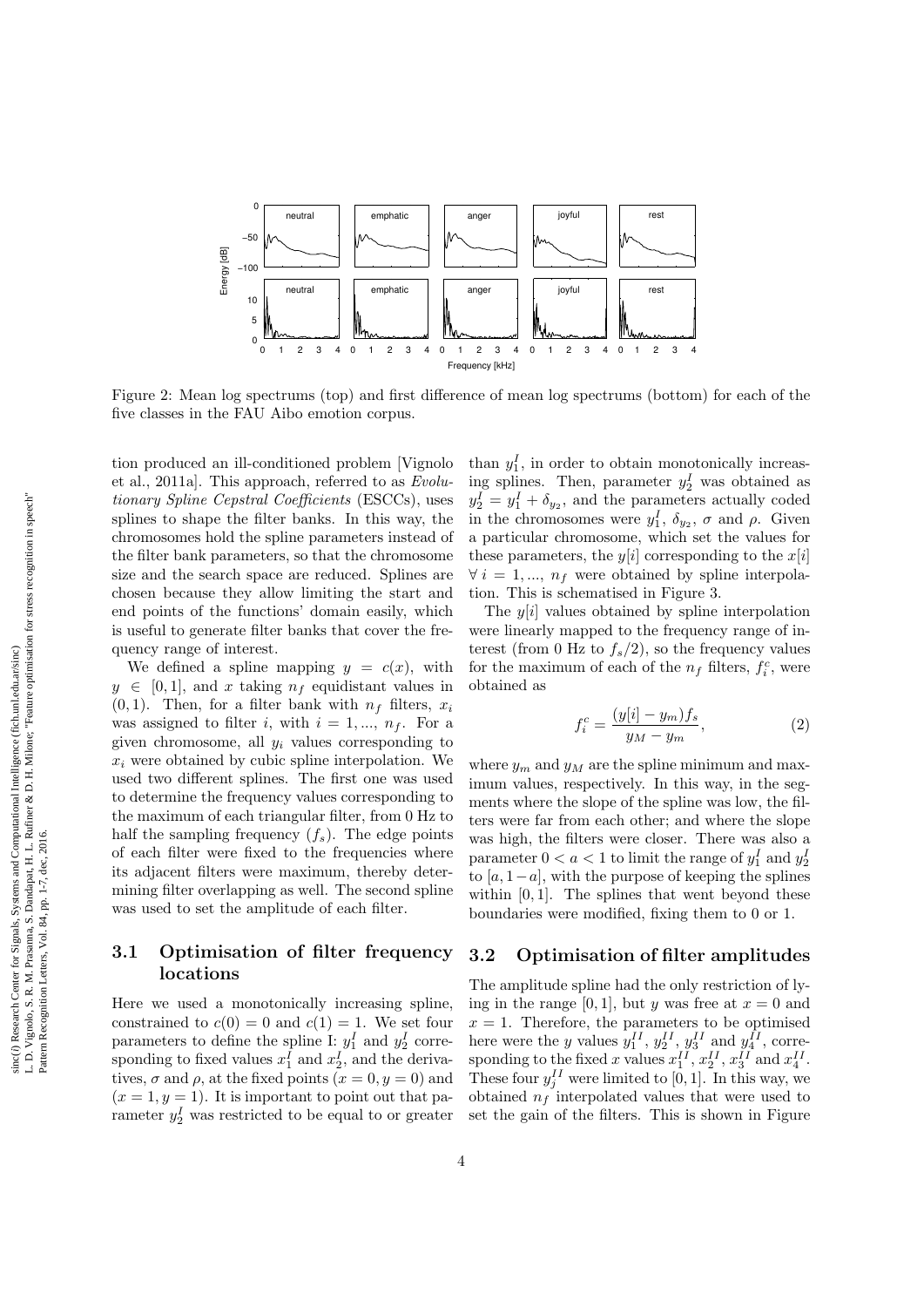

Figure 3: General scheme explaining the optimisation strategy and the feature extraction process. The output vectors of each block,  $s_i$ ,  $f_i$ ,  $l_i$  and  $d_i$ , indicate that each window  $v_i$  is processed isolated and, finally, the mean and variance for each coefficient is computed from the  $\mathbf{d}_i$  vectors.

3, where the gain of each filter was set according to spline II. Hence, the assumption is that evolutionary optimisation will enhance the frequency bands that are relevant for the classification of stressed and emotional speech.

#### 3.3 Overview of the optimisation process

Every individual contains a set of spline parameters, encoding a particular filter bank. The selection process takes into account the classification performance. Prior to the classification, the filter bank proposed by a chromosome was used for processing the signals in the data set, in order to obtain the speech features (Figure 3). Then, the fitness assigned to an individual was the accuracy rate obtained. To avoid overfitting of the filter banks, the training and validation partitions used during the optimisation were randomly reassembled on every generation. As this strategy can slow down convergence, we introduced an alternative for the fitness computation that counterbalances this side effect.

This consists in computing the fitness of an individual surviving for more than one generation as an average of the performances on the generations it remained unchanged. If the chromosome was altered, the performance obtained in the current generation is assigned.

For the joint optimisation of filter amplitudes and positions, the proposed codification makes possible to reduce the chromosome size from  $2n_f$  to the number of spline parameters. Here we used 26 filters, so the size of the chromosome was reduced from 46 to 8. It is important to note that, using the spline codification, the length of the chromosome does not depend on the size of the filter bank. Chromosomes were then coded as strings of 8 real numbers (4 parameters for each of the two splines). which were randomly initialized using uniform distribution.

In this EA, tournament selection and standard one-point crossover methods were used, while the mutation operator was designed to modify splines parameters. The parameters were randomly chosen by the operator and the modifications were performed using a uniform random distribution. In order to favour convergence, the elitist strategy was incorporated into the search, which means that the best individual from one generation was maintained into the next one [Engelbrecht, 2007]. To determine the proper values for the parameters of the evolutionary algorithm, preliminary optimisation experiments were performed using a separate subset of the Hindi corpus. Based on the analysis of the evolution of the population in these experiments, a proper set of parameters was set as follows. The size of the population was set to 30 individuals, while crossover and mutation probabilities were set to 0.9 and 0.12, respectively. A maximum of 300 generations was set as stopping criteria; however, the evolution was early stopped when there was no improvement during a lapse of 10% of the maximum number of generations.

## 4 Results and discussion

#### 4.1 Materials

In the experiments, the FAU Aibo Emotion Corpus [Batliner et al., 2008, Steidl, 2009] and a simulated stressed speech corpus in Hindi language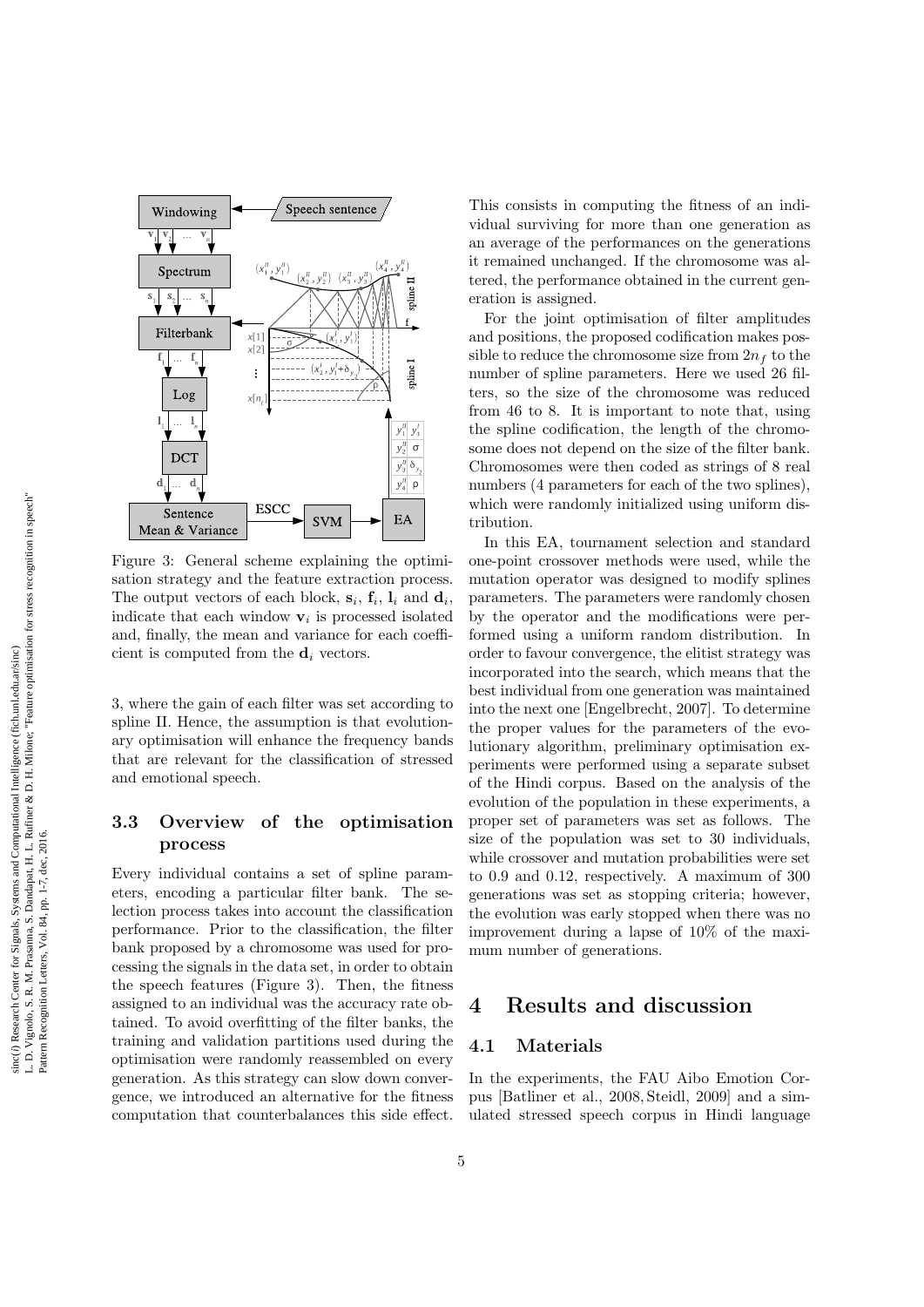[Shukla et al., 2011] were used. The Hindi language database consists of stressed speech signals recorded from fifteen speakers, ten male and five female. The speech utterances were sampled at 8 kHz and include neutral speech and four acted stress conditions: anger, happiness, lombard and sadness. Each recorded signal consisted of a keyword, which was uttered within a sentence and then isolated. For each of these five classes, 395 instances were used during the optimisation (80% for training and the remainder for validation), and other 99 examples were left for the final test (i.e. a total of 495 utterances for testing).

The FAU Aibo corpus includes speech in neutral state and four classes of spontaneous emotions: anger (angry, touchy and reprimanding), emphatic, positive (motherese and joyful) and rest. It provides clearly-defined test and training partitions with speaker independence and different room acoustics. The speech utterances in this corpus, which consist of sentences of varying lengths, were recorded at 16 kHz sampling rate. In order to compare filter banks optimised for both corpora, we decided to sub-sample the recordings to 8 kHz. The speaker-independent training and test partition suggested for the InterSpeech 2009 Emotion Challenge [Schuller et al., 2009] was used. Therefore, a set consisting of 9959 instances was used for the optimisation (80% for training and 20% for validation) and 8257 instances were used for the final test.

## 4.2 Feature extraction and experimental setup

For each candidate filter bank, speech signals were processed on a frame basis, using a 30-ms Hamming window with 7.5-ms step. This is a common setup for speech processing [Deller et al., 1993] and provided good results in preliminary tests with stressed speech. All frames without speech activity were discarded and the different filter banks were applied to voiced frames, in order to compute 13 cepstral coefficients from the filter output energies. As opposed to our previous work [Vignolo et al., 2011b], in which we used a temporal modelling approach for phoneme classification, here the feature vectors extracted from the frames of an utterance were averaged. This means that for each sentence we obtained a single feature vector, which allowed using a static classifier as shown in Figure 3. In addition, the mean, minimum and maximum frame energy were appended, obtaining a vector of 16 features. Besides, for the experiments with the FAU Aibo corpus, the variances of the cepstral coefficients were also appended, which allowed to obtain satisfactory baseline results in this case. No tuning was performed on the hyper-parameters for this corpus, that is, the same values used for Hindi stressed speech were set.

The classifier was trained using 80% of the instances in the training set, and it was then evaluated on the remaining 20%. This provided a good tradeoff between the number of training instances and the number of test instances required to evaluate the statistical significance of results. This test set was separated and it was only used to evaluate the best solution after the optimisation. As mentioned in Section 3.3, the data partition used during the optimisation was reassembled randomly on every generation so as to avoid overfitting. The performance of the best filter bank provided by the EA was evaluated using this separate test set and a classifier based on Support Vector Machines (SVMs) with polynomial kernel [Steinwart and Christmann, 2008]. As the FAU Aibo corpus has unbalanced classes, we used the Unweighted Average Recall (UAR) [Rosenberg, 2012] in order to measure and compare the classification performance with the test set. Also, the training set was resampled with replacement in order to obtain the same number of instances for each class.

#### 4.3 Filter bank optimisation

Table 1 presents the classification results obtained on the test sets using SVMs, comparing the performance of optimised features and MFCCs. ESCC-Eh and ESCC-Ef correspond to the filter banks optimised for Hindi stressed speech and FAU Aibo Emotion Corpus, respectively. Although the performances obtained with MFCC are acceptable for both corpora, ESCC-Eh and ESCC-Ef provide significant improvements in UAR for their corresponding tasks. Moreover, ESCC-Eh and ESCC-Ef outperformed the standard features in the recognition of most of the stress and emotion classes. The statistical significance of the results obtained was evaluated by estimating the probability for the optimised features to perform better than the MFCC.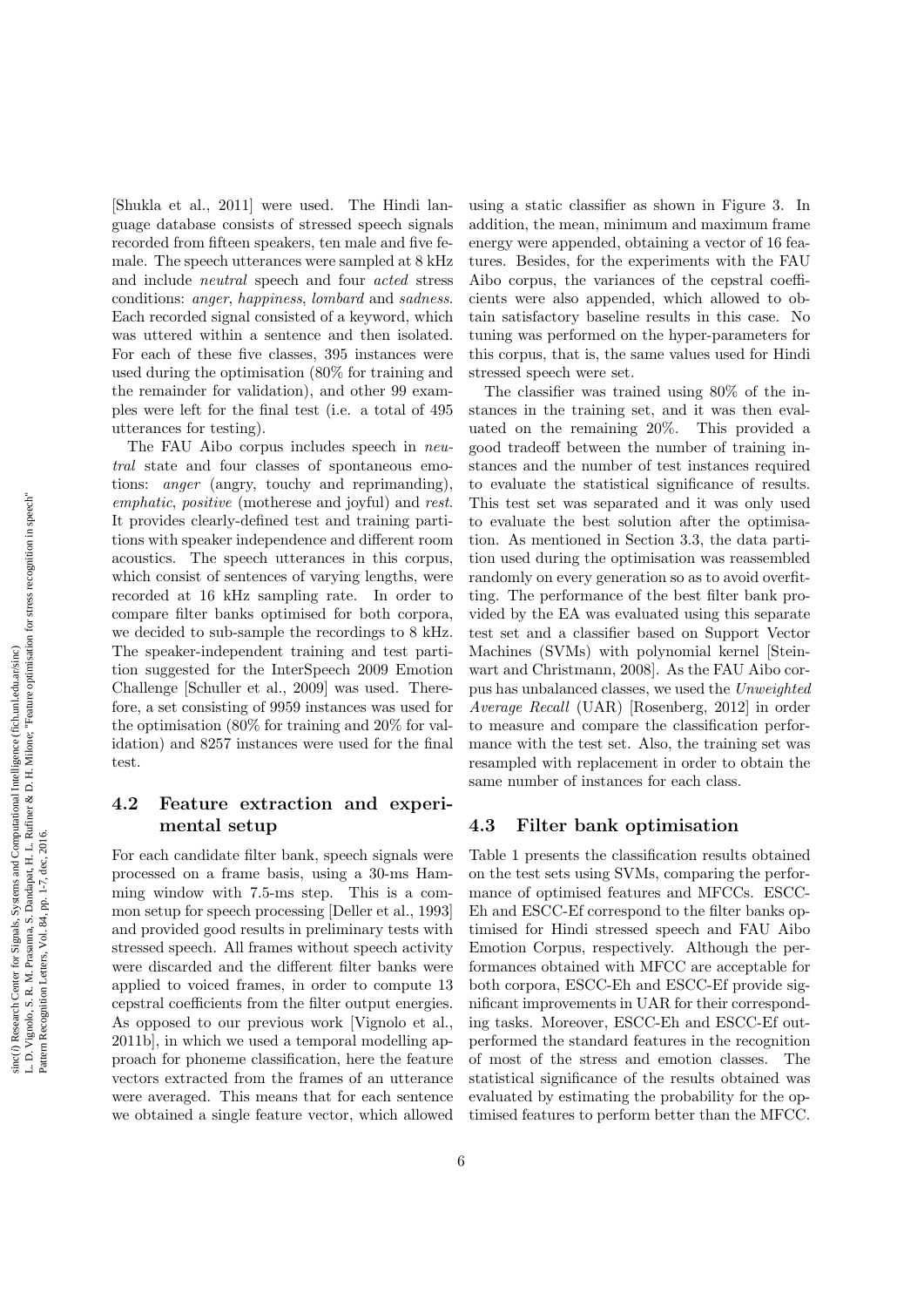Table 1: Results obtained on the final classification tests [%].

| Hindi corpus |       | MFCC ESCC-Eh | FAU Aibo   |       | MFCC ESCC-Ef |
|--------------|-------|--------------|------------|-------|--------------|
| neutral      | 78.79 | 95.96        | neutral    | 31.82 | 39.22        |
| anger        | 82.83 | 89.90        | anger      | 46.81 | 52.86        |
| happiness    | 87.88 | 84.85        | emphatic   | 39.32 | 39.19        |
| lombard      | 74.75 | 89.90        | positive   | 57.67 | 65.12        |
| sadness      | 83.84 | 95.96        | rest       | 24.54 | 16.12        |
| UAR.         | 81.62 | 91.31        | <b>UAR</b> | 40.03 | 42.50        |

To estimate this probability, the error distributions for the optimised features  $(p_1)$  and MFCC  $(p_2)$  were approximated. Although these follow a binomial distribution, for a large number of trials they can be approximated with Gaussian distributions. Then, the probability for the optimised features to perform better than MFCC,  $Pr(p_1 < p_2)$ , was estimated by integrating the distribution  $p(p_1, p_2)$  in the region  $p_1 < p_2$ . The probabilities that ESCC-Eh and ESCC-Ef perform better than MFCC on their corresponding tasks were 0.9999 and 0.9996, respectively.

Another point to remark is that only 183 and 90 generations were needed in order to obtain ESCC-Eh and ESCC-Ef, respectively. The time required for the algorithm to converge was 22 hs to obtain ESCC-Ef, and 44 hs and 30 minutes for ESCC-Eh, using a personal computer with an Intel Core I7 processor and 8 GB RAM.

We performed the same tests, in stress and emotion classification, using a filter bank optimised for phoneme recognition in [Vignolo et al., 2011b] (ESCC-Ph in Figure 5). Moreover, we evaluated the performance of ESCC-Eh with the German emotion corpus and, conversely, the performance of ESCC-Ef on the Hindi stressed speech corpus. These results are shown in Table 2. As expected, ESCC-Ph is not useful for stressed speech classification. Furthermore, the results obtained with ESCC-Eh and ESCC-Ef on both corpora suggest that, even with different languages and classes, both tasks are closely related.

Table 3 shows more detailed information about the classification performance comparing MFCC and the optimised filter banks. In these confusion matrices, rows correspond to the actual class and columns correspond to the predicted class, while the percentages of correct classification lay on the diagonal. These matrices show coincidence between the classes that are more confused using MFCCs, and the ones that are more confused using ESCC-Eh and ESCC-Ef, respectively. However, it can be noticed that the optimised features allowed reducing most of the percentages outside the diagonal. For example, for the FAU Aibo corpus, all the offdiagonal values in columns e and r were significantly reduced with ESCC-Ef. It can be also noticed that the performance for happiness was not improved, and an explanation could be obtained from Figure 1 as follows. The first difference of the MLS for this class presents lower and fewer peaks at low frequencies (0-500 Hz), which seems to be the band enhanced by ESCC-Eh (Figure 5). This suggests that the evolution of the filter bank could have faced a trade-off, in which a better average result was obtained by enhancing this band, despite of a lower accuracy for happiness. A similar case arises for class rest in the FAU Aibo corpus. This class includes different types of emotions and contains few examples, making it difficult to model. Thus, it could be expected that a fine tuning for improving the overall UAR could deteriorate the performance for this class.

We performed another experiment in order to evaluate speaker independence with the Hindi corpus, which contains speech from 15 speakers. Then we assessed the performance of the SVM classifier through cross validation with 15 different data partitions. That is, on each partition we separated all the sentences corresponding to one speaker for testing and the rest for training. However, since ESCC-Eh was optimised using training utterances from all speakers, this step in the validation methodology would not be speaker-independent. Therefore, in this test we used the ESCC-Ef, which was optimised using another corpus. The unweighted accuracy obtained with the optimised representation was higher than the result obtained with MFCC (42.38% and 38.05%, respectively). Moreover, since ESCC-Ef was optimised for a different corpus, the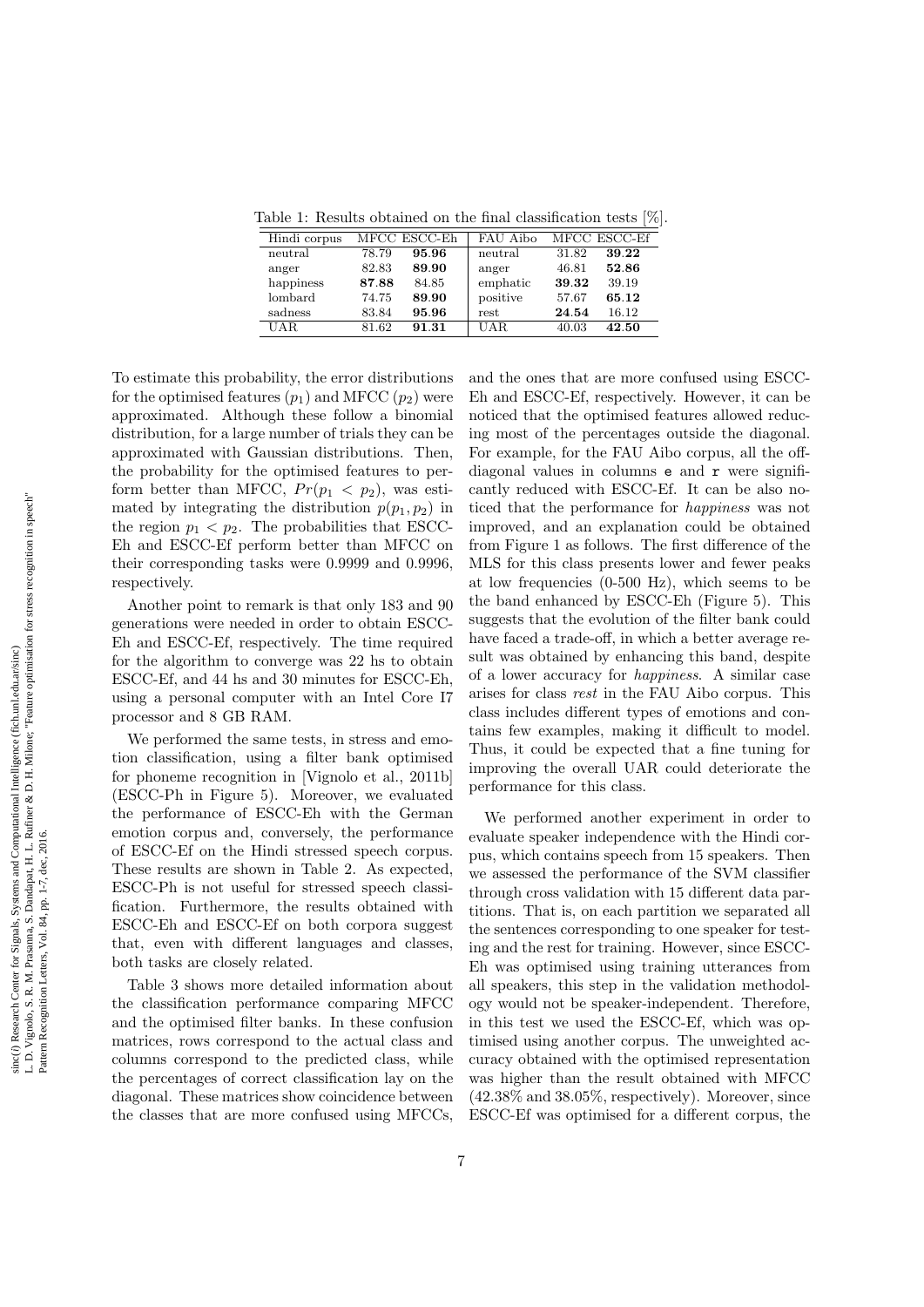Table 2: Results obtained on the final classification tests [UAR%].

|              |       | MFCC ESCC-Ph ESCC-Eh ESCC-Ef |       |       |
|--------------|-------|------------------------------|-------|-------|
| Hindi corpus | 81.62 | 42.22                        | 91.31 | 78.59 |
| FAU Aibo     | 40.03 | -31.51                       | 38.47 | 42.50 |

evaluation in the speaker-independent condition revealed that the proposed methodology is able to provide more general features, which are also useful in other corpora for similar tasks on emotion recognition. Although the performances obtained in the speaker-dependent condition (Table 2) suggest that MFCC could provide a more general solution for different corpora, the results discussed above show that it is also possible to obtain generalisation through different corpora with this methodology. Nevertheless, the motivation of this work is to provide a methodology to fit a filter bank for a particular task, which allows improving classification results in the application of interest.

In order to provide a tool for a qualitative analysis of these results, a Self-Organising Map (SOM) [Kohonen, 2000] was trained to show the topological distribution of the stress classes from the Hindi speech corpus in two dimensions. SOMs are trained in an unsupervised manner and preserve the neighbourhood relations of the input space. For each training case, the ESCC-Eh feature vectors were used as input of a 25-neuron network, and the same process was repeated for MFCC. Figure 4 presents the SOM obtained, showing that the ESCC-Eh allows grouping stress classes happiness (H) and lombard (L) into one cluster each. Conversely, the map corresponding to MFCC presents a more complex topology, in which more classes are split into separate clusters. The exceptions are classes neutral (N) and sadness (S), which are grouped in fewer clusters in the map corresponding to MFCC. However, Table 3 shows that these two classes are better discriminated in the new feature space, and they exhibit the highest improvements of ESCC-Eh with respect to MFCC. This suggests that the features provided by the optimised filter bank make up a representation in which the stress classes can be more easily discriminated.

The performance of the optimised representations was also compared with other state-of-theart features, including: the InterSpeech 2009 Emotion Challenge feature set consisting of 384 attributes (IS09 Emotion) [Schuller et al., 2009], the emobase2010 feature subset based on the Interspeech 2010 Paralinguistic Challenge (IS10 Emobase, 1582 attributes) [Schuller et al., 2010], the feature set proposed for the InterSpeech 2011 Speaker State Challenge (IS11 Speaker State, 4369 attributes) [Schuller et al., 2011] and the feature of the InterSpeech 2013 Computational Paralinguistics Challenge (IS13 ComParE, 6374 attributes) [Schuller et al., 2013]. All of these feature sets have been extracted with the openSMILE library [Eyben et al., 2010]. Also, features based on the MLS proposed by [Albornoz et al., 2011] were included in the comparison, using the first 30 (MLS30) coefficients (covering from 0 to 1200 Hz) and these MLSs with the 30 standard deviation coefficients (MLS30+30) [Albornoz and Milone, 2015]. Results are presented in Table 4. It is interesting to note that the performance ranking of the feature sets from InterSpeech challenges differs between Hindi and FAU Aibo databases. The MLS performed well in both databases when the variances were included. For the Hindi corpus, the IS13 ComParE features performed better than MFCCs. However, the ESCC-Eh and ESCC-Ef provided the best performances for the Hindi and FAU Aibo databases, respectively. The statistical significance was evaluated as previously described; for the Hindi corpus the probability that ESCC-Eh performs better than the features of IS13 ComParE was 0.9996, and for the FAU Aibo corpus the probability that ESCC-Ef performs better than MFCC was also 0.9996.

Figure 5 shows the standard mel filter bank (MFCC), together with the filter banks optimised for phoneme classification, Hindi stressed speech and emotional German speech, respectively. It can be noticed that the optimised filter banks differ widely from mel filter bank. On the one hand, ESCC-Ph provides higher resolution in the appropriate frequency band, assigning almost equal weight to all filters. On the other hand, ESCC-Eh and ESCC-Ef provide higher resolution and gain on narrow bands. Moreover, the ESCC-Eh enhances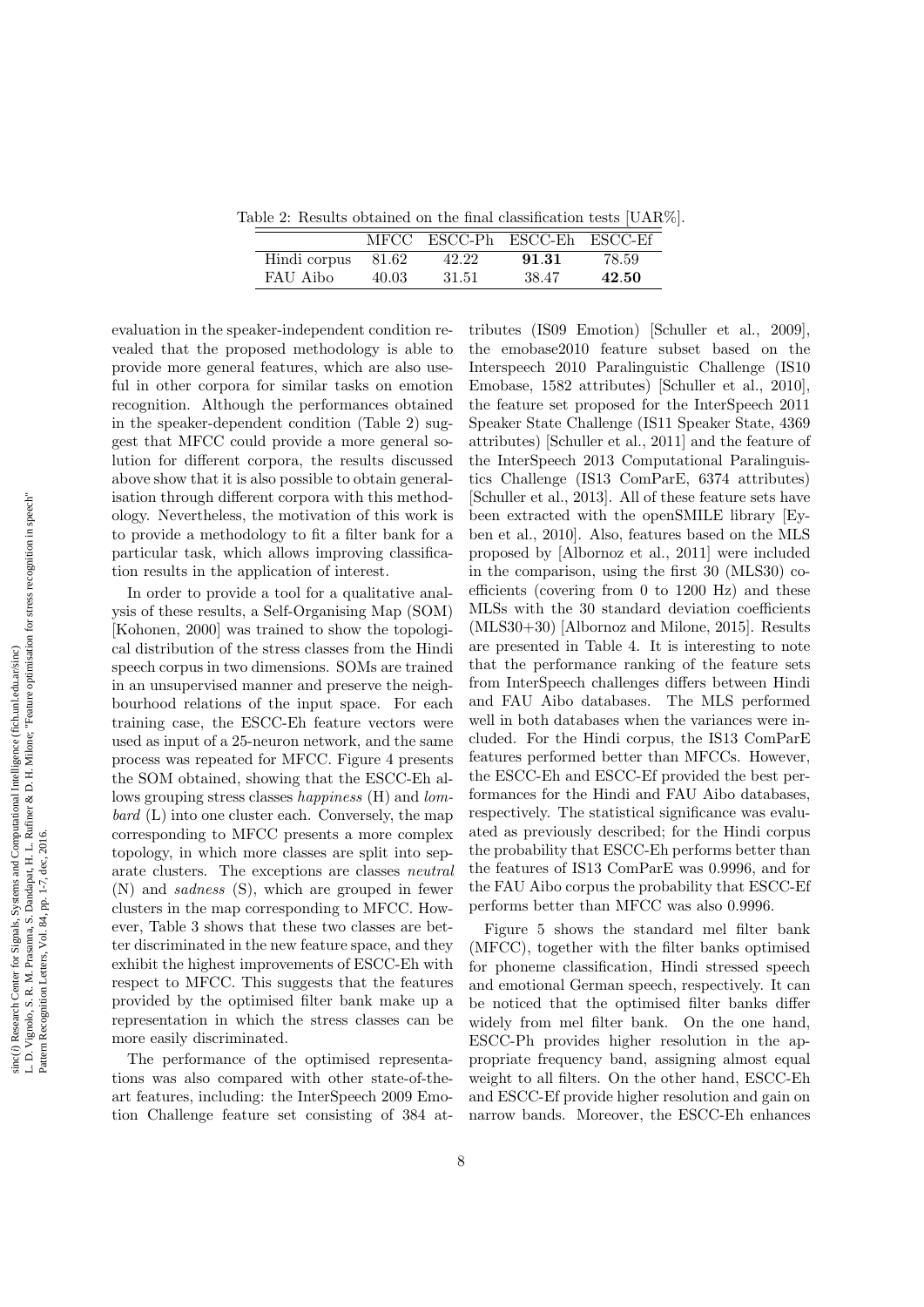Table 3: Results obtained on the final classification tests [UAR%].

|        |                 | MFCC  |       |       | $\mathop{\hbox{\rm ESCC-}Eh}\nolimits$ |         |       |       |             |       |       |
|--------|-----------------|-------|-------|-------|----------------------------------------|---------|-------|-------|-------------|-------|-------|
|        |                 | a     | h     | 1     | n                                      | s       | a     | h     |             | n     | S     |
| sudioc | $a=$ anger      | 82.83 | 10.10 | 07.07 | 00.00                                  | 00.00   | 89.90 | 05.05 | 04.04       | 01.01 | 00.00 |
|        | $h$ = happiness | 01.01 | 87.88 | 03.03 | 07.07                                  | 01.01   | 02.02 |       | 84.85 02.02 | 06.06 | 05.05 |
|        | $1 =$ lombard   | 09.09 | 09.09 | 74.75 | 07.07                                  | 00.00   | 06.06 | 01.01 | 89.90       | 03.03 | 00.00 |
| Hindi  | $n = neutral$   | 00.00 | 13.13 | 05.05 | 78.79                                  | 03.03   | 00.00 | 02.02 | 01.01       | 95.96 | 01.01 |
|        | $s =$ sadness   | 00.00 | 11.11 | 00.00 | 05.05                                  | 83.84   | 00.00 | 03.03 | 00.00       | 01.01 | 95.96 |
|        |                 |       | MFCC  |       |                                        | ESCC-Ef |       |       |             |       |       |
|        |                 | a     | е     | n     | p                                      | r       | а     | e     | n           | p     |       |
| Aibo   | $a=$ anger      | 46.81 | 19.15 | 10.47 | 02.62                                  | 20.95   | 52.86 | 13.09 | 14.57       | 05.73 | 13.75 |
|        | $e=$ emphatic   | 14.26 | 39.32 | 21.35 | 05.77                                  | 19.30   | 16.45 | 39.19 | 30.77       | 04.91 | 08.69 |
|        | $n = neutral$   | 10.32 | 14.90 | 31.82 | 19.90                                  | 23.06   | 12.29 | 12.68 | 39.22       | 22.82 | 12.98 |
| 옩      | $p = positive$  | 03.26 | 05.58 | 11.16 | 57.67                                  | 22.33   | 03.26 | 03.72 | 10.23       | 65.12 | 17.67 |
|        | $r = rest$      | 10.07 | 06.41 | 23.44 | 35.53 24.54                            |         | 13.37 |       | 06.78 29.85 | 33.88 | 16.12 |

Table 4: Performance comparison with state-ofthe-art features [UAR%].

| Hindi              |       | FAU Aibo           |       |
|--------------------|-------|--------------------|-------|
| IS09 Emotion       | 70.71 | IS09 Emotion       | 37.29 |
| IS10 Emobase       | 79.80 | IS10 Emobase       | 35.43 |
| IS11 Speaker State | 82.83 | IS11 Speaker State | 32.64 |
| IS13 ComParE       | 84.04 | IS13 ComParE       | 32.48 |
| MLS30              | 48.69 | MLS30              | 33.59 |
| $MLS30+30$         | 61.21 | $MLS30+30$         | 36.48 |
| MFCC               | 81.62 | <b>MFCC</b>        | 40.03 |
| $ESCC-E$ h         | 91.31 | $ESCC-Ef$          | 42.50 |

both the lowest and the highest frequency bands, which agree with the observations made based on Figure 1. ESCC-Ef also emphasises low frequency bands, although the amplitude of its filters decreases beyond 2000 Hz and it does not suppress mid-band frequencies as much as ESCC-Eh. This is consistent with our previous analysis based on Figures 1 and 2. Furthermore, these results suggest that our methodology is able to provide filter banks that capture relevant information from particular frequency bands.

## 5 Conclusion and future work

In this work, an evolutionary optimisation method has been proposed in order to improve stressed and emotional speech classification results. The chromosome codification based on splines allowed reducing the number of optimisation parameters, while maintaining the quality and diversity of possible solutions. This encoding also helped to simplify the filter bank optimisation problem, making possible to speed up the convergence of the EA to decent solutions. Also, we proposed a static classification scheme based on mean and variance features to describe utterances with a single vector, which allowed simplifying the optimisation problem while providing satisfactory performances.

The performances obtained in two different speech corpora show that the approach is useful to find an improved speech representation for the classification of stressed speech. These results also suggest that there is further room for improvement over the classical filter bank on specific tasks.

It is important to note that our study was limited to clean speech signals; however, the impact of noise on the shape of the filter banks should be evaluated. Thus, further experiments will include noisy signals, as well as other types of stressed speech and different languages. In addition, there are other filter bank parameters, such as the filter bandwidth, that were not optimised in this work and will be taken into account in the future. In order to obtain improvements on the individual accuracies for all classes, a multi-objective evolutionary algorithm could be used to consider the accuracy for each class as a separate objective.

## Acknowledgements

This work was supported by the Argentinian Ministerio de Ciencia, Tecnología e Innovación Productiva and by the Indian Department of Science and Technology, under project IN1103. Also, the authors wish to acknowledge the support provided by Agencia Nacional de Promoción Científica y Tecnológica (with projects PICT 2011-2440, PICT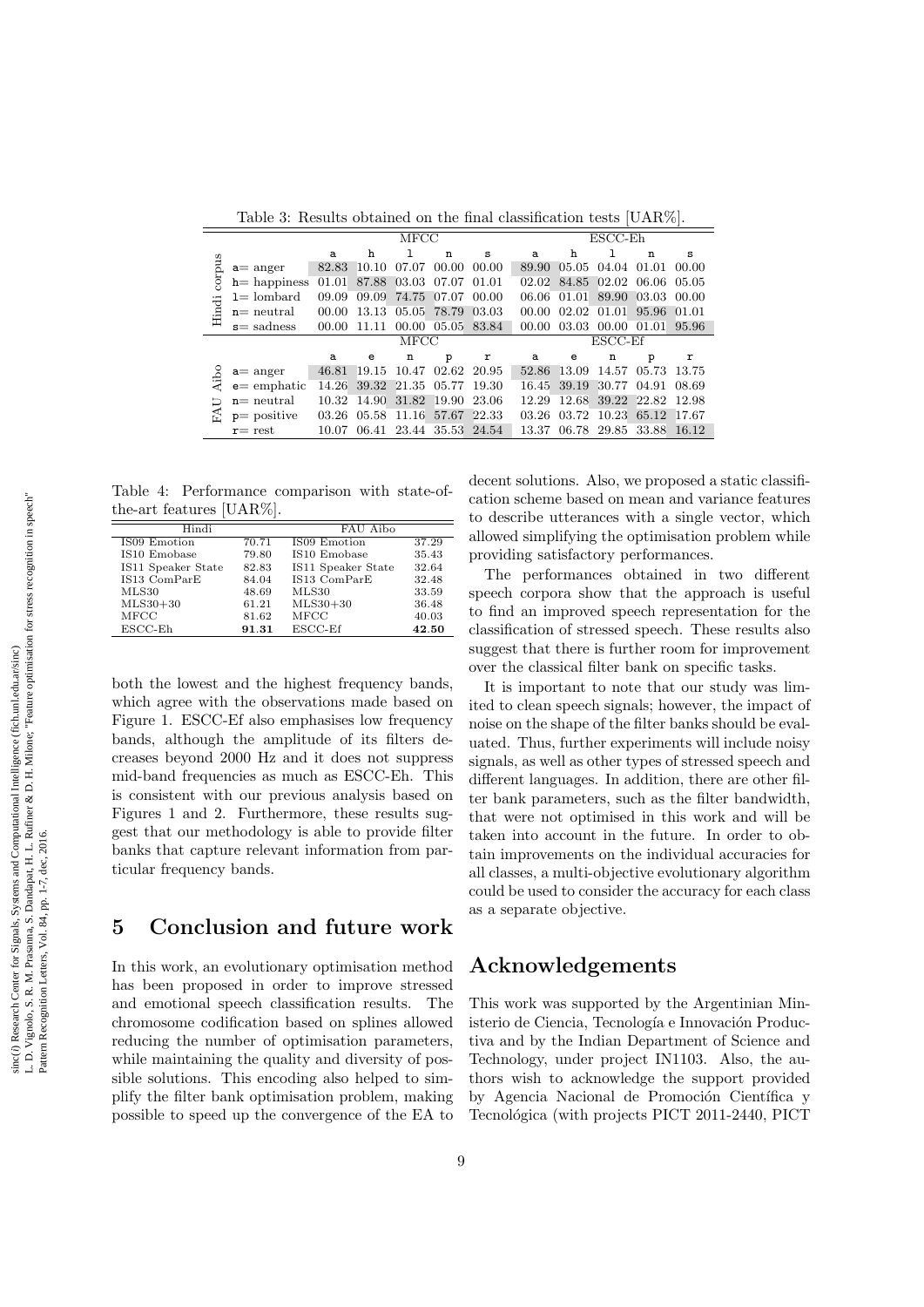

Figure 4: SOM clustering obtained on Hindi corpus for MFCC and ESCC-Eh, respectively.

2014-1442), Universidad Nacional de Litoral (with projects CAID 2011-519, -525 and PACT 2011-058) and Consejo Nacional de Investigaciones Científicas y Técnicas from Argentina.

# References

- [Albornoz and Milone, 2015] Albornoz, E. and Milone, D. (2015). Emotion recognition in neverseen languages using a novel ensemble method with emotion profiles. IEEE Transactions on Affective Computing,, PP(99):1–1.
- [Albornoz et al., 2011] Albornoz, E. M., Milone, D. H., and Rufiner, H. L. (2011). Spoken emotion recognition using hierarchical classifiers. Computer Speech and Language, 25(3):556–570.
- [Andrews and McNicholas, 2013] Andrews, J. L. and McNicholas, P. D. (2013). Using evolutionary algorithms for model-based clustering. Pattern Recognition Letters, 34(9):987–992.
- [Bäck et al., 1997] Bäck, T., Hammel, U., and Schewfel, H.-F. (1997). Evolutionary computation: Comments on history and current state. IEEE Trans. on Evolutionary Computation, 1(1):3-17.
- [Batliner et al., 2008] Batliner, A., Steidl, S., Hacker, C., and Nöth, E. (2008). Private emotions versus social interaction: a data-driven approach towards analysing emotion in speech. User Modeling and User-Adapted Interaction, 18(1-2):175–206.
- [Burget and Heˇrmansk´y, 2001] Burget, L. and Heřmanský, H. (2001). Data Driven Design of Filter Bank for Speech Recognition. In Text, Speech and Dialogue, Lecture Notes in Computer Science, pages 299–304. Springer.
- [Bǒril, H. and Fousek, P. and Pollák, P., 2006] Bǒril, H. and Fousek, P. and Pollák, P. (2006). Data-Driven Design of Front-End Filter Bank for Lombard Speech Recognition. In Proc. of INTERSPEECH 2006 - ICSLP, pages 381–384, Pittsburgh, Pennsylvania.
- [Casale et al., 2007] Casale, S., Russo, A., and Serrano, S. (2007). Multistyle classification of speech under stress using feature subset selection based on genetic algorithms. Speech Communi $cation, 49(10-11):801-810.$
- [Deller et al., 1993] Deller, J. R., Proakis, J. G., and Hansen, J. H. (1993). Discrete-Time Processing of Speech Signals. Macmillan Publishing, NewYork.
- [Engelbrecht, 2007] Engelbrecht, A. (2007). Computational Intelligence: An Introduction. Wiley.
- [Eyben et al., 2010] Eyben, F., Wöllmer, M., and Schuller, B. (2010). Opensmile: The Munich versatile and fast open-source audio feature extractor. In Proc. of the Int. Conf. on Multimedia, MM '10, pages 1459–1462, New York, NY, USA. ACM.
- [Huang et al., 2013] Huang, C.-L., Matsuda, S., and Hori, C. (2013). Feature normalization using MVAW processing for spoken language recognition. In Signal and Information Processing Association Annual Summit and Conference (AP- $SIPA$ ),  $2013$  Asia-Pacific, pages 1–4.
- [Kohonen, 2000] Kohonen, T. (2000). Self-Organizing Maps. Springer series in information sciences, 30. Springer, 3rd edition.
- [Lin et al., 2015] Lin, C. D., Anderson-Cook, C. M., Hamada, M. S., Moore, L. M., and Sitter, R. R. (2015). Using genetic algorithms to design experiments: A review. Quality and Reliability Engineering International, 31(2):155–167.
- [Nasersharif and Akbari, 2007] Nasersharif, B. and Akbari, A. (2007). SNR-dependent compression of enhanced Mel sub-band energies for compensation of noise effects on MFCC features. Pattern Recognition Letters, 28(11):1320–1326. Advances on Pattern recognition for speech and audio processing.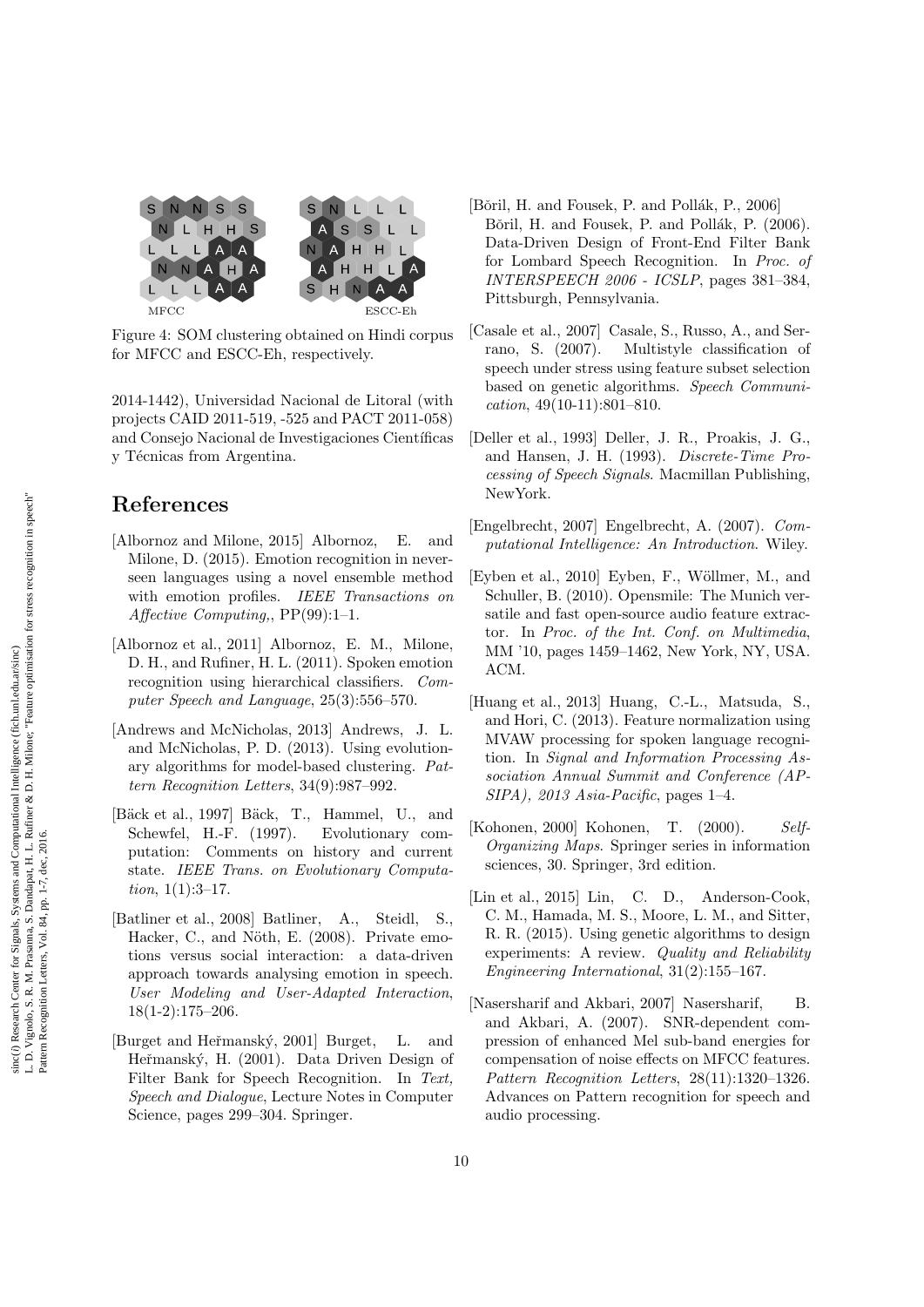

Figure 5: Mel filter bank and optimised filter banks for phoneme recognition, Hindi stressed speech corpus and FAU Aibo emotion corpus, respectively.

- [Ooi et al., 2014] Ooi, C. S., Seng, K. P., Ang, L.- M., and Chew, L. W. (2014). A new approach of audio emotion recognition. Expert Systems with Applications, 41(13):5858–5869.
- [Paul and Das, 2015] Paul, S. and Das, S. (2015). Simultaneous feature selection and weighting – an evolutionary multi-objective optimization approach. Pattern Recognition Letters, in press.
- [Qin et al., 2013] Qin, Z., Liu, W., and Wan, T. (2013). A bag-of-tones model with MFCC features for musical genre classification. In Motoda, H., Wu, Z., Cao, L., Zaiane, O., Yao, M., and Wang, W., editors, Advanced Data Mining and Applications, volume 8346 of Lecture Notes in Computer Science, pages 564–575. Springer Berlin Heidelberg.
- [Reyes-Vargas et al., 2013] Reyes-Vargas, M., Sánchez-Gutiérrez, M., Rufiner, L., Albornoz, M., Vignolo, L., Martínez-Licona, F., and Goddard-Close, J. (2013). Hierarchical clustering and classification of emotions in human speech using confusion matrices. In Lecture Notes in Artificial Intelligence, volume 8113, pages 162–169. Springer.
- [Rosenberg, 2012] Rosenberg, A. (2012). Classifying skewed data: Importance weighting to optimize average recall. In INTERSPEECH 2012, Portland, USA.
- [Sahidullah and Saha, 2013] Sahidullah, M. and Saha, G. (2013). A novel windowing technique for efficient computation of MFCC for speaker

recognition. Signal Processing Letters, IEEE, 20(2):149–152.

- [Sainath et al., 2013] Sainath, T., Kingsbury, B., Mohamed, A.-R., and Ramabhadran, B. (2013). Learning filter banks within a deep neural network framework. In Automatic Speech Recognition and Understanding (ASRU), 2013 IEEE Workshop on, pages 297–302.
- [Sanchez-Diaz et al., 2014] Sanchez-Diaz, G., Diaz-Sanchez, G., Mora-Gonzalez, M., Piza-Davila, I., Aguirre-Salado, C. A., Huerta-Cuellar, G., Reyes-Cardenas, O., and Cardenas-Tristan, A. (2014). An evolutionary algorithm with acceleration operator to generate a subset of typical testors. Pattern Recognition Letters, 41:34–42. Supervised and Unsupervised Classification Techniques and their Applications.
- [Sarikaya and Hansen, 2000] Sarikaya, R. and Hansen, J. (2000). High resolution speech feature parametrization for monophone-based stressed speech recognition. Signal Processing Letters, IEEE, 7(7):182–185.
- [Schuller et al., 2006] Schuller, B., Reiter, S., and Rigoll, G. (2006). Evolutionary feature generation in speech emotion recognition. In Multimedia and Expo, 2006 IEEE International Conference on, pages 5–8.
- [Schuller et al., 2009] Schuller, B., Steidl, S., and Batliner, A. (2009). The interspeech 2009 emotion challenge. In INTERSPEECH, volume 2009, pages 312–315.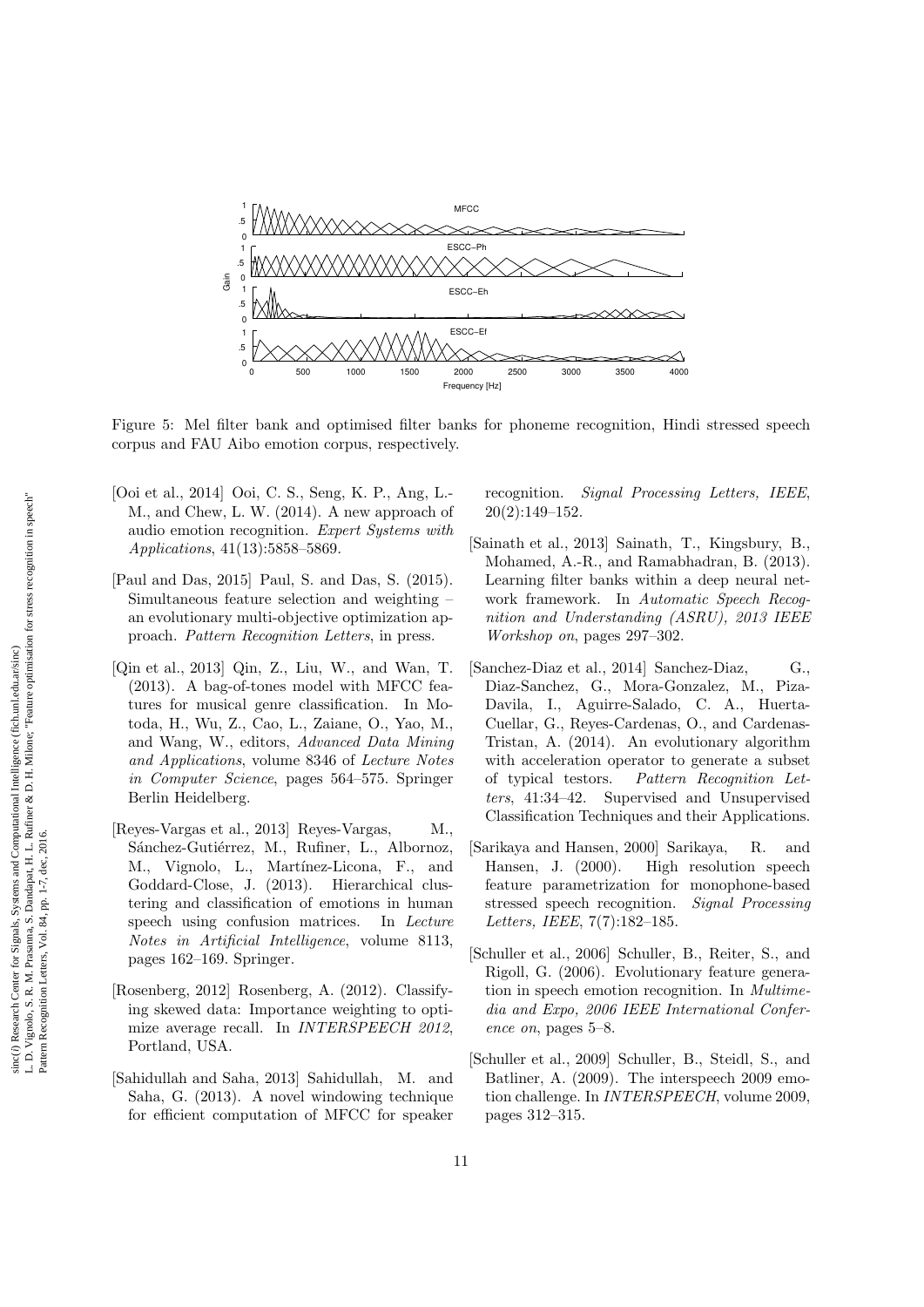sinc(*i*) Research Center for Signals, Systems and Computational Intelligence (fich.unl.edu.ar/sinc)<br>L. D. Vignolo, S. R. M. Prasanna, S. Dandapat, H. L. Rufiner & D. H. Milone; "Feature optimisation for stress recognition L. D. Vignolo, S. R. M. Prasanna, S. Dandapat, H. L. Rufiner & D. H. Milone; "Feature optimisation for stress recognition in speech" sinc(*i*) Research Center for Signals, Systems and Computational Intelligence (fich.unl.edu.ar/sinc) Pattern Recognition Letters, Vol. 84, pp. 1-7, dec, 2016.

- [Schuller et al., 2010] Schuller, B., Steidl, S., Batliner, A., Burkhardt, F., Devillers, L., Müller, C. A., and Narayanan, S. S. (2010). The interspeech 2010 paralinguistic challenge. In INTER-SPEECH, volume 2010, pages 2795–2798. International Speech Communication Association.
- [Schuller et al., 2011] Schuller, B., Steidl, S., Batliner, A., Schiel, F., and Krajewski, J. (2011). The interspeech 2011 speaker state challenge. In INTERSPEECH, pages 3201–3204. International Speech Communication Association.
- [Schuller et al., 2013] Schuller, B., Steidl, S., Batliner, A., Vinciarelli, A., Scherer, K., Ringeval, F., Chetouani, M., Weninger, F., Eyben, F., Marchi, E., et al. (2013). The interspeech 2013 computational paralinguistics challenge: social signals, conflict, emotion, autism. In INTER-SPEECH, Lyon. International Speech Communication Association.
- [Shao et al., 2009] Shao, Y., Jin, Z., Wang, D., and Srinivasan, S. (2009). An auditory-based feature for robust speech recognition. In Acoustics, Speech and Signal Processing, 2009. ICASSP 2009. IEEE International Conference on, pages 4625–4628.
- [Shukla et al., 2011] Shukla, S., Prasanna, S., and Dandapat, S. (2011). Stressed speech processing: Human vs automatic in non-professional speakers scenario. In Communications (NCC), 2011 National Conference on, pages 1–5.
- [Skowronski and Harris, 2004] Skowronski, M. and Harris, J. (2004). Exploiting independent filter bandwidth of human factor cepstral coefficients in automatic speech recognition. The Journal of the Acoustical Society of America, 116(3):1774– 1780.
- [Steidl, 2009] Steidl, S. (2009). Automatic Classification of Emotion-Related User States in Spontaneous Children's Speech. Logos Verlag.
- [Steinwart and Christmann, 2008] Steinwart, I. and Christmann, A. (2008). Support vector machines. Springer.
- [Ververidis and Kotropoulos, 2006] Ververidis, D. and Kotropoulos, C. (2006). Emotional speech

recognition: Resources, features, and methods. Speech Communication, 48(9):1162–1181.

- [Vignolo et al., 2013a] Vignolo, L. D., Milone, D. H., and Rufiner, H. L. (2013a). Genetic wavelet packets for speech recognition. Expert Systems with Applications, 40(6):2350–2359.
- [Vignolo et al., 2013b] Vignolo, L. D., Milone, D. H., and Scharcanski, J. (2013b). Feature selection for face recognition based on multi-objective evolutionary wrappers. Expert Systems with Applications, 40(13):5077–5084.
- [Vignolo et al., 2011a] Vignolo, L. D., Rufiner, H. L., Milone, D. H., and Goddard, J. C. (2011a). Evolutionary Cepstral Coefficients. Applied Soft Computing, 11(4):3419–3428.
- [Vignolo et al., 2011b] Vignolo, L. D., Rufiner, H. L., Milone, D. H., and Goddard, J. C. (2011b). Evolutionary Splines for Cepstral Filterbank Optimization in Phoneme Classification. EURASIP Journal on Advances in Signal Proc., 2011:8:1–8:14.
- [Wu and Cao, 2005] Wu, Z. and Cao, Z. (2005). Improved MFCC-Based Feature for Robust Speaker Identification. Tsinghua Science & Technology, 10(2):158–161.
- [Yeganeh et al., 2008] Yeganeh, H., Ahadi, S., Mirrezaie, S., and Ziaei, A. (2008). Weighting of Mel Sub-bands Based on SNR/Entropy for Robust ASR. In Signal Processing and Information Technology, 2008. ISSPIT 2008. IEEE International Symposium on, pages 292–296.
- [Zão et al., 2014] Zão, L., Cavalcante, D., and Coelho, R. (2014). Time-frequency feature and AMS-GMM mask for acoustic emotion classification. Signal Processing Letters, IEEE, PP(99):1– 1.
- [Zamani et al., 2011] Zamani, B., Akbari, A., Nasersharif, B., and Jalalvand, A. (2011). Optimized discriminative transformations for speech features based on minimum classification error. Pattern Recognition Letters, 32(7):948–955.
- [Zheng et al., 2001] Zheng, F., Zhang, G., and Song, Z. (2001). Comparison of different implementations of MFCC. Journal of Computer Science and Tech., 16(6):582–589.